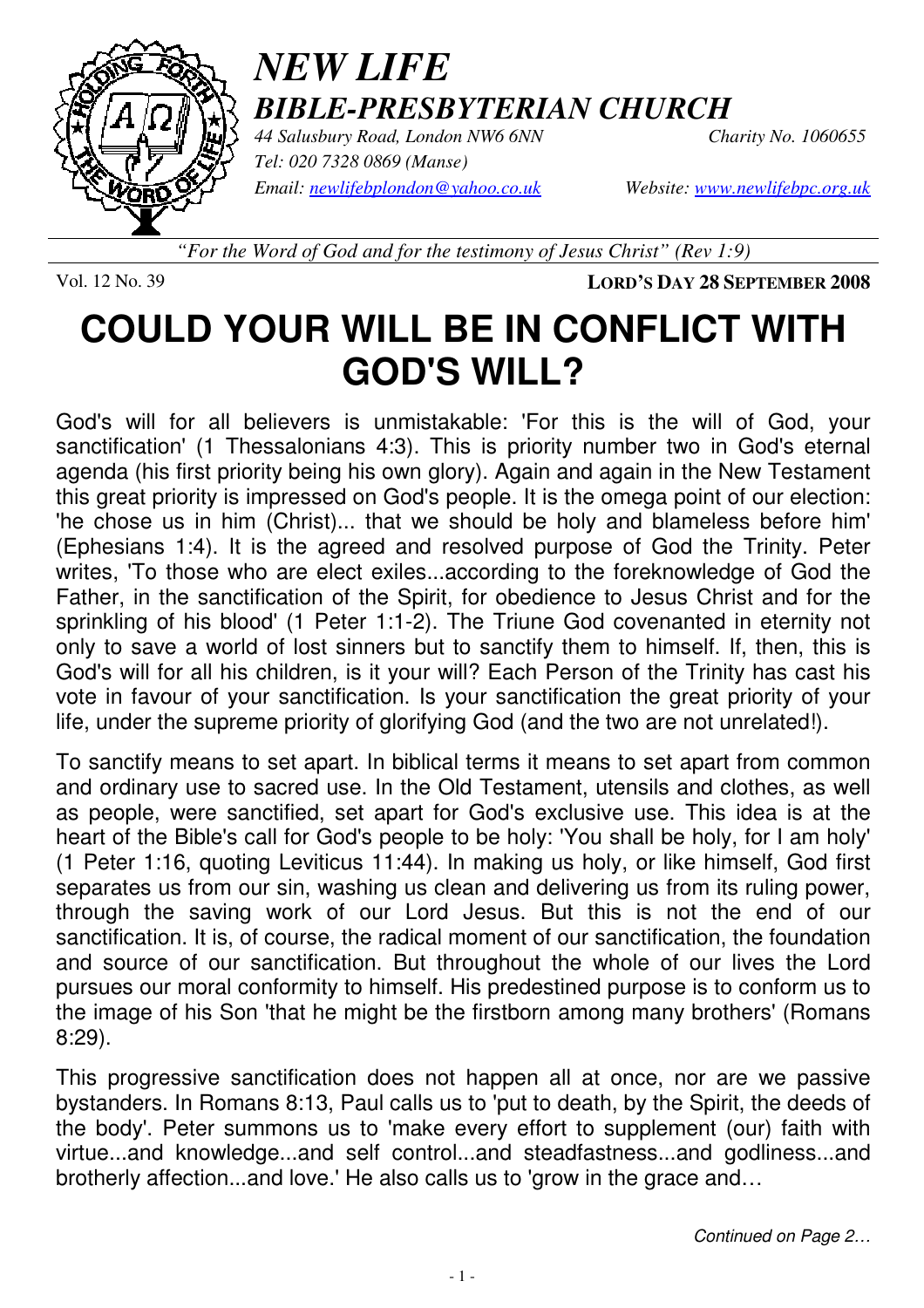knowledge of our Lord and Saviour Jesus Christ' (2 Peter 1:5-8; 3:18). 'For this is the will of God, your sanctification.'

So, let me ask you again: Is your will in conformity with God's will? What priority do you give to your sanctification? Perhaps a check-list of questions will help you answer:

- What priority do you give to the Lord's worship on his Sabbath day?
- What is the measure of your commitment to the fellowship of the saints?
- Are prayer and Scripture reading woven into the fabric of your daily life?
- Does your sin trouble you, first because it grieves and dishonours the Lord?
- Is the aim of your life 'to please him?' (cf. 2 Cor. 5:9)
- Are you in public before men what you are in private before God?
- Do you go about 'doing good?' (cf. Acts 10:38)

This is no infallible check-list, but it may help you (and me) to be honest about the priority we give to our sanctification. It is an awful thing to be at cross purposes with God. His will is good, acceptable and perfect. If your sanctification is his will, and it is, then you can be sure that your happiness is intimately bound up with your holiness.

'For this is the will of God, your sanctification.'

Ian Hamilton (adapted from Grace B-P Church bulletin dated 7 September 2008)

===============================================

## **My All for Him**

- 1. My eyes fixed on Christ (Heb. 12:2).
- 2. My ears hearing and heeding Him (Ps. 40:5–8).
- 3. My hands busily working for others (Eph. 4:28).
- 4. My feet running His appointed race (Heb. 12:1).
- 5. My mind stayed on Him for peace (Isa. 26:3).
- 6. My heart kept for His occupancy (I Pet. 3:15).
- 7. My body a holy, living sacrifice (Rom. 12:1).

"Trust in the LORD with all thine heart; and lean not unto thine own understanding. In all thy ways acknowledge him, and he shall direct thy paths." — Prov. 3:5, 6.

That is what God expects that we shall do — go all out for Him.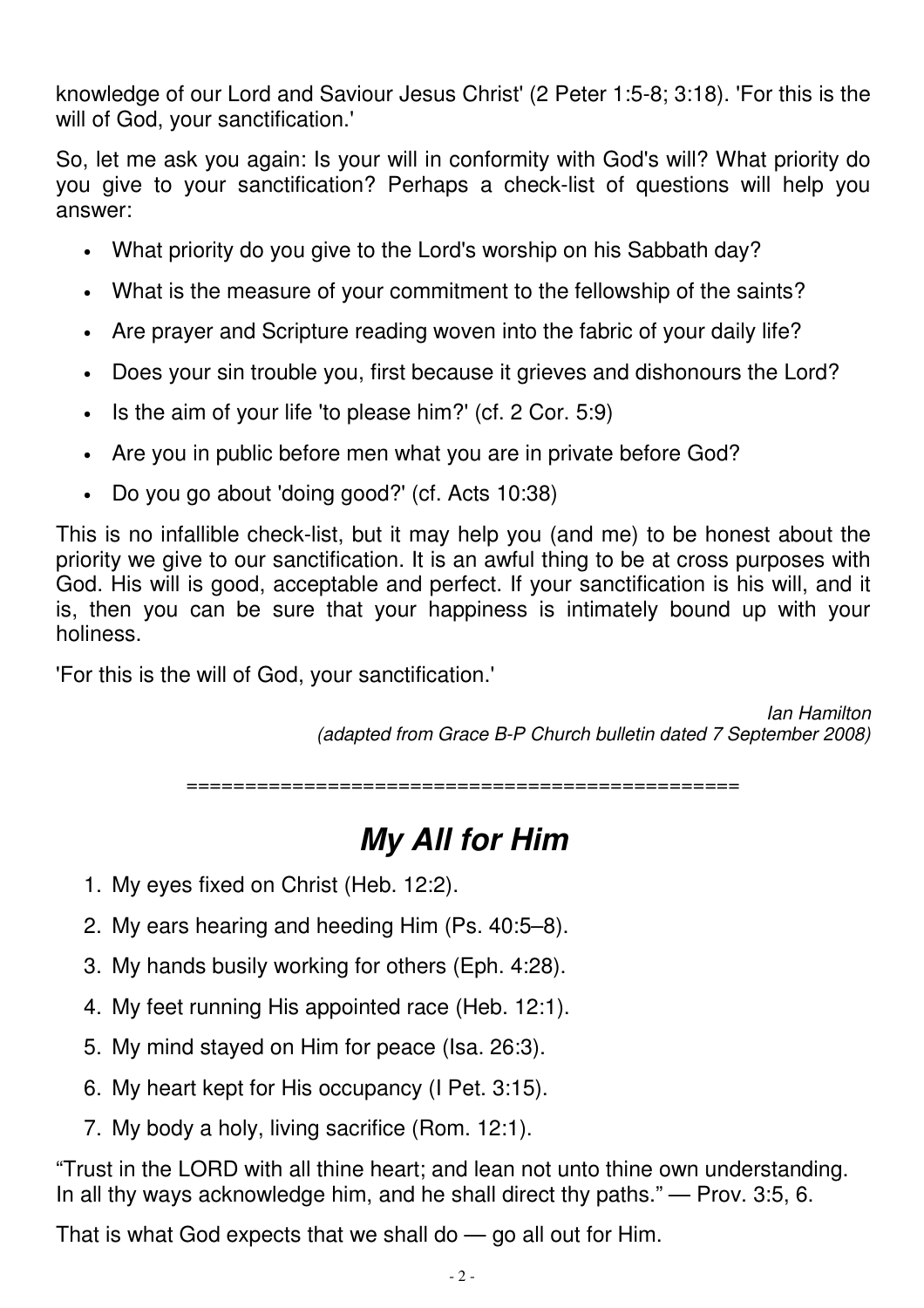# **Testimonies**

We will conclude our testimony section with Yetta Leibowitz, Nicholas Dieu and Tan Soon Hui:

#### ===============================================

Yetta is employed as a librarian and is currently pursuing her Master degree:

"I am thankful that God granted me the strength and ability to pass my first year of study. I was nervous at the beginning of the year as it was my first time back in a classroom in 10 years. Added to that was the fact that I was also working full time. Instead of stressing myself out, I placed this situation in God's hand and trusted that He would see me through, which He has.

He was with me always, as I wrote my papers, sat my exams and also did my job. He gave me the ability to write my papers and get them finished on time and handed in, and also in strengthening me to cope with working a full 6 days a week, 5 days of work after which I had to find time to write my papers and study and one full day of classes.

As I now face my 2nd year of study, I pray that God will grant me the strength and ability for the coming year and that He will see me through this next year."

===============================================

Nicholas is currently back home in Belgium. He will be back in UK to begin her  $2^{nd}$  year of university:

"How can we not feel God's hand when we have to accomplish challenging tasks? For my first exam session in the UK, God helped me in various ways. He has given me the strength and the determination to keep focused on my study, however tired I was. He also allowed me to pray for the other students from the YAF. Praying for brothers and sisters and knowing that they pray for you gives you confidence. We know that we are all lead by the Lord. I also want to give thanks for the times of Christian fellowship: sharing my experiences and finding renewed strength by hearing the faith of others. Finally, I want to thank God for the results he gave me. These results have helped me to spend my summer in peace and are the foundation for the remaining years of my study."

Nicolas Dieu

===============================================

Soon Hui completed his studies in the UK and is now returned to Singapore. This year, he assisted with the organization of the Student's Meeting in Singapore:

Here is my testimony:

"Thank God for helping me in my transition back to life in Singapore for the past year. Indeed He has blessed me much: from settling down in Life Church to the opportunity to get baptised earlier this year, and from the gift of fellowship with family and friends here to serving my country in National Service. There have been times when I fell but God has always been faithful and picked me up each time. I pray that I may continue to grow in the most holy faith and to run the race that is set before me with joy."

In Christ Soon Hui